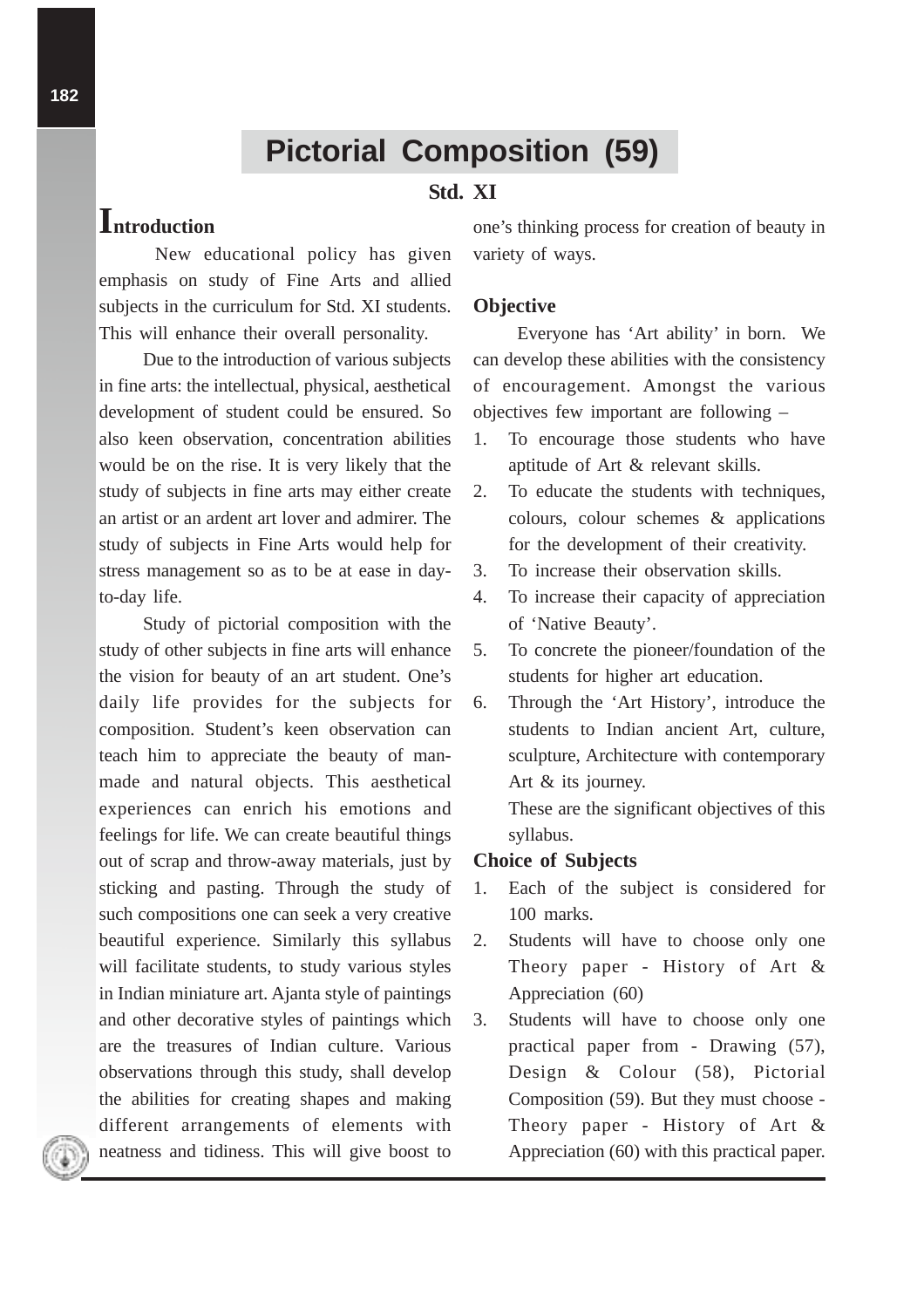#### **1. Pictorial Composition**

- 1.1 Introduction
- **2. Fundamentals of Art**
	- 2.2 Line
	- 2.3 Shape
	- 2.4 Colour
	- 2.5 Tone
	- 2.6 Texture

#### **3. Basic Principles of Design**

- 3.1 Repetition
- 3.2 Variety
- 3.3 Contrast
- 3.4 Radiation
- 3.5 Rhythm
- 3.6 Balance
- 3.7 Gradation
- 3.8 Dominance & Subordination
- 3.9 Proportion
- 3.10 Transition
- 3.11 Harmony
- 3.12 Unity

#### **4. Print Making**

- 4.1 Printing on Natural Surface
- 4.2 Relief Printing
- 4.3 Intaglio Printing

#### **5. Style of Miniature Painting**

- 5.1 Introduction of Indian Miniature Painting
- 5.2 Miniature Painting Medium of Pictorial Composition
- 5.3 Parta of Miniature Painting
- 5.4 Study Painting on the basis of Miniature Painting

### **6. Types and Information of Parts of Pictorial Composition**

- 6.1 Decorative
- 6.2 Geometric
- 6.3 Abstract

## **Std – XII**

## **Introduction**

New educational policy has given emphasis on study of Fine Arts and allied subjects in the curriculum for Std. XI students. This will enhance their overall personality.

Due to the introduction of various subjects in fine arts: the intellectual, physical, aesthetical development of student could be ensured. So also keen observation, concentration abilities would be on the rise. It is very likely that the study of subjects in fine arts may either create an artist or an ardent art lover and admirer. The study of subjects in Fine Arts would help for stress management so as to be at ease in dayto-day life.

Study of pictorial composition with the study of other subjects in fine arts will enhance the vision for beauty of an art student. One's daily life provides for the subjects for composition. Student's keen observation can teach him to appreciate the beauty of manmade and natural objects. This aesthetical experiences can enrich his emotions and feelings for life. We can create beautiful things out of scrap and throw-away materials, just by sticking and pasting. Through the study of such compositions one can seek a very creative beautiful experience. Similarly this syllabus will facilitate students, to study various styles in Indian miniature art. Ajanta style of paintings and other decorative styles of paintings which are the treasures of Indian culture. Various observations through this study, shall develop the abilities for creating shapes and making different arrangements of elements with neatness and tidiness. This will give boost to one's thinking process for creation of beauty in